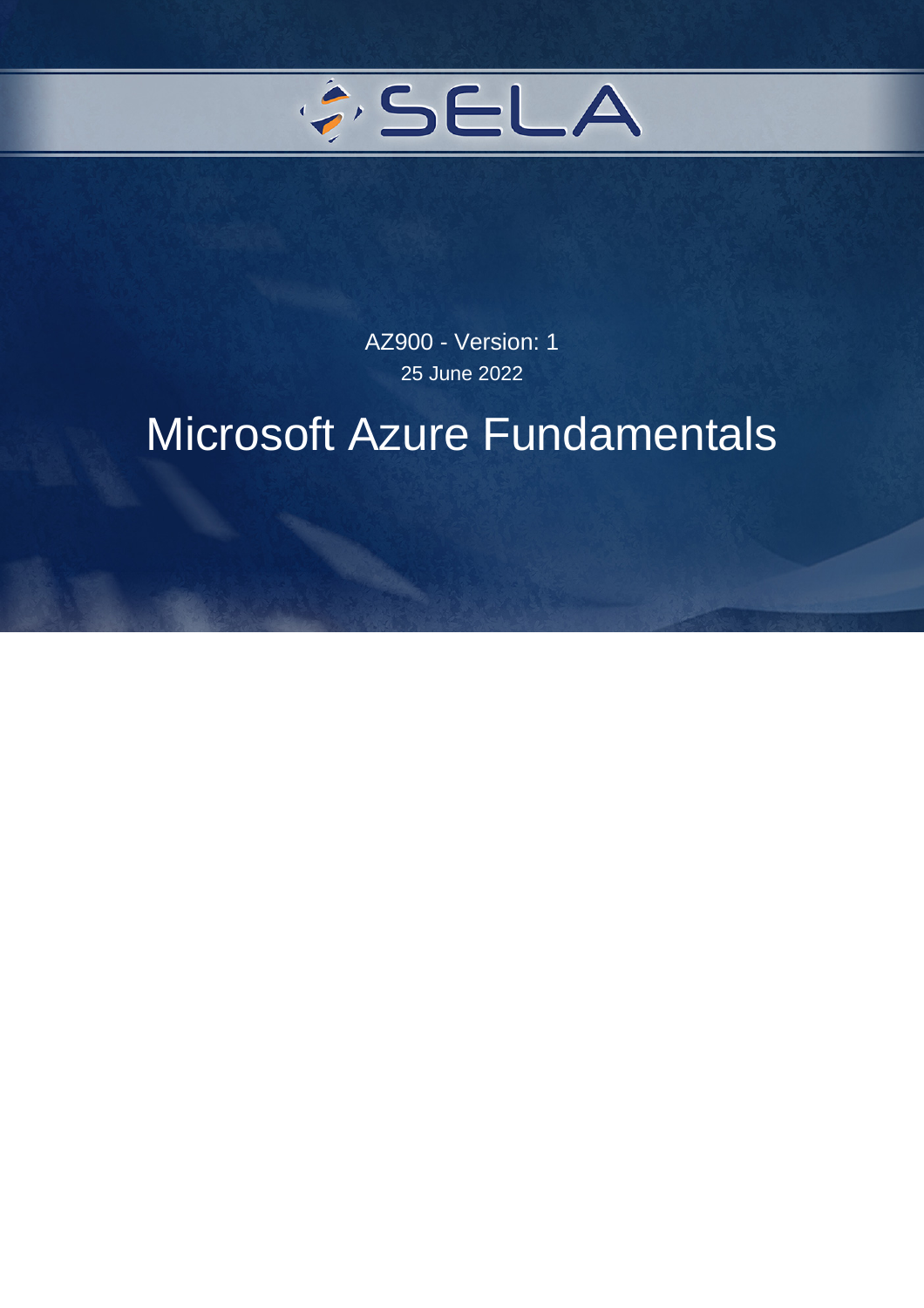

# Microsoft Azure Fundamentals

AZ900 - Version: 1

# **1** 2 days Course

#### Description: Ĩ

This course will provide foundational level knowledge on Azure concepts; core Azure services; core solutions and management tools; general security and network security; governance, privacy, and compliance features; Azure cost management and service level agreements.

#### Intended audience: Ï

This course is suitable for program managers and technical sales, with a general IT background. These students want to learn about our offerings, see how components are implemented, and ask questions about products and features.

#### Prerequisites: L,

There are no prerequisites for taking this course. However, the more technical knowledge a student has, the more they will understand about the cloud.

#### Objectives: Ĭ

Discuss the basics of cloud computing and Azure, and how to get started with Azure's subscriptions and accounts.

Describe the advantages of using cloud computing services, learning to differentiate between the categories and types of cloud computing, and how to examine the various concepts, resources, and terminology that are necessary to work with Azure **architecture** 

Outline the core services available with Microsoft Azure.

Discuss the core solutions that encompass a wide array of tools and services from Microsoft Azure.

Describe the general security and network security features, and how you can use the various Azure services to help ensure that your cloud resources are safe, secure, and trusted.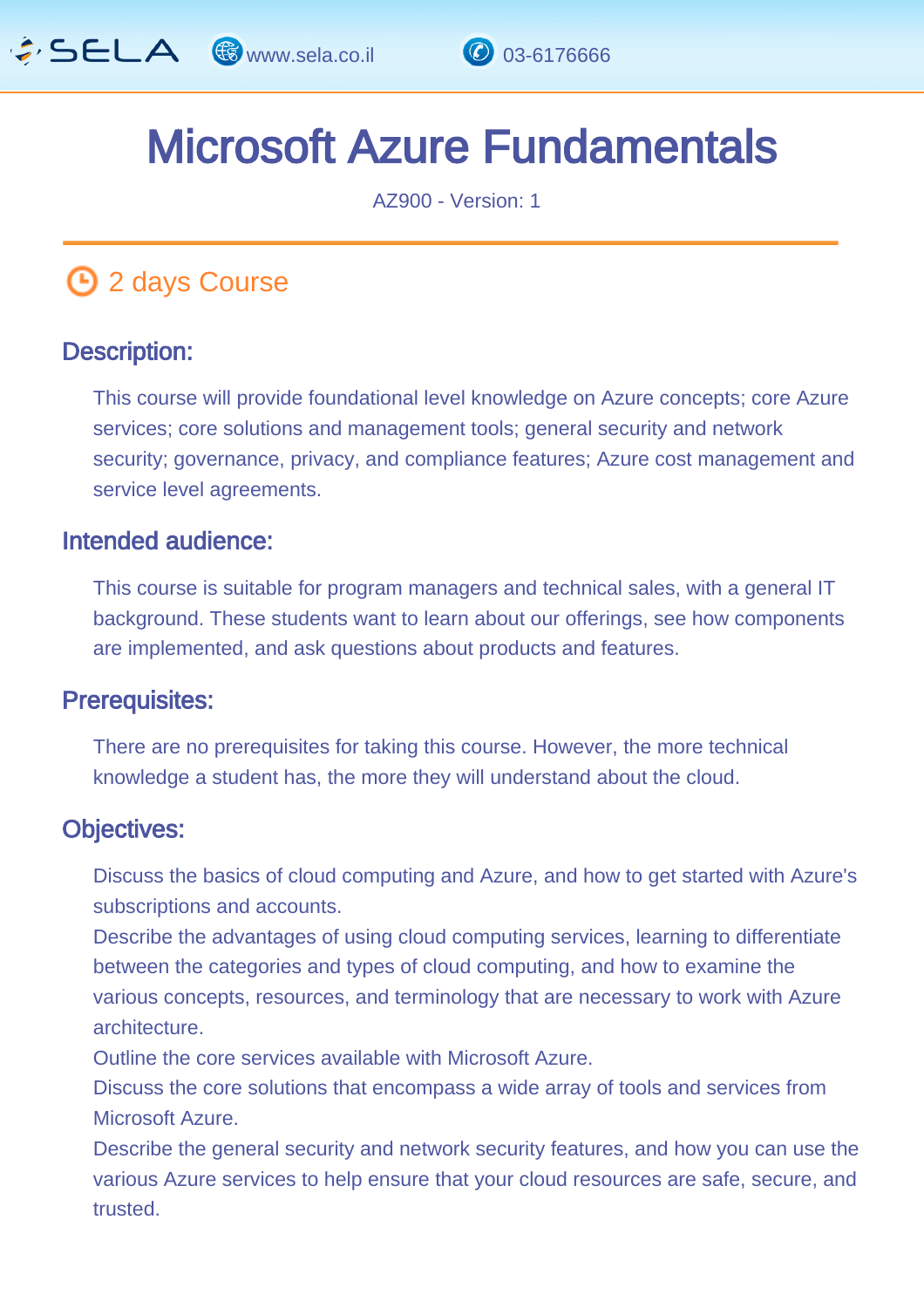

Discuss the factors that influence cost, tools you can use to help estimate and manage your cloud spend, and how Azure's service-level agreements (SLAs) can impact your application design decisions.

#### Topics: J.

### Module 1: Describe core Azure concepts

- Introduction to Azure fundamentals
- Discuss Azure fundamental concepts
- Describe core Azure architectural components

Module 2: Describe core Azure services

- Explore Azure database and analytics services
- Explore Azure compute services
- Explore Azure Storage services
- Explore Azure networking services

## Module 3: Describe core solutions and management tools on Azure

- Choose the best AI service for your needs
- Choose the best tools to help organizations build better solutions
- Choose the best monitoring service for visibility, insight, and outage mitigation
- Choose the best tools for managing and configuring your Azure environment
- Choose the best Azure serverless technology for your business scenario
- Choose the best Azure IoT service for your application

# Module 4: Describe general security and network security features

• Protect against security threats on Azure